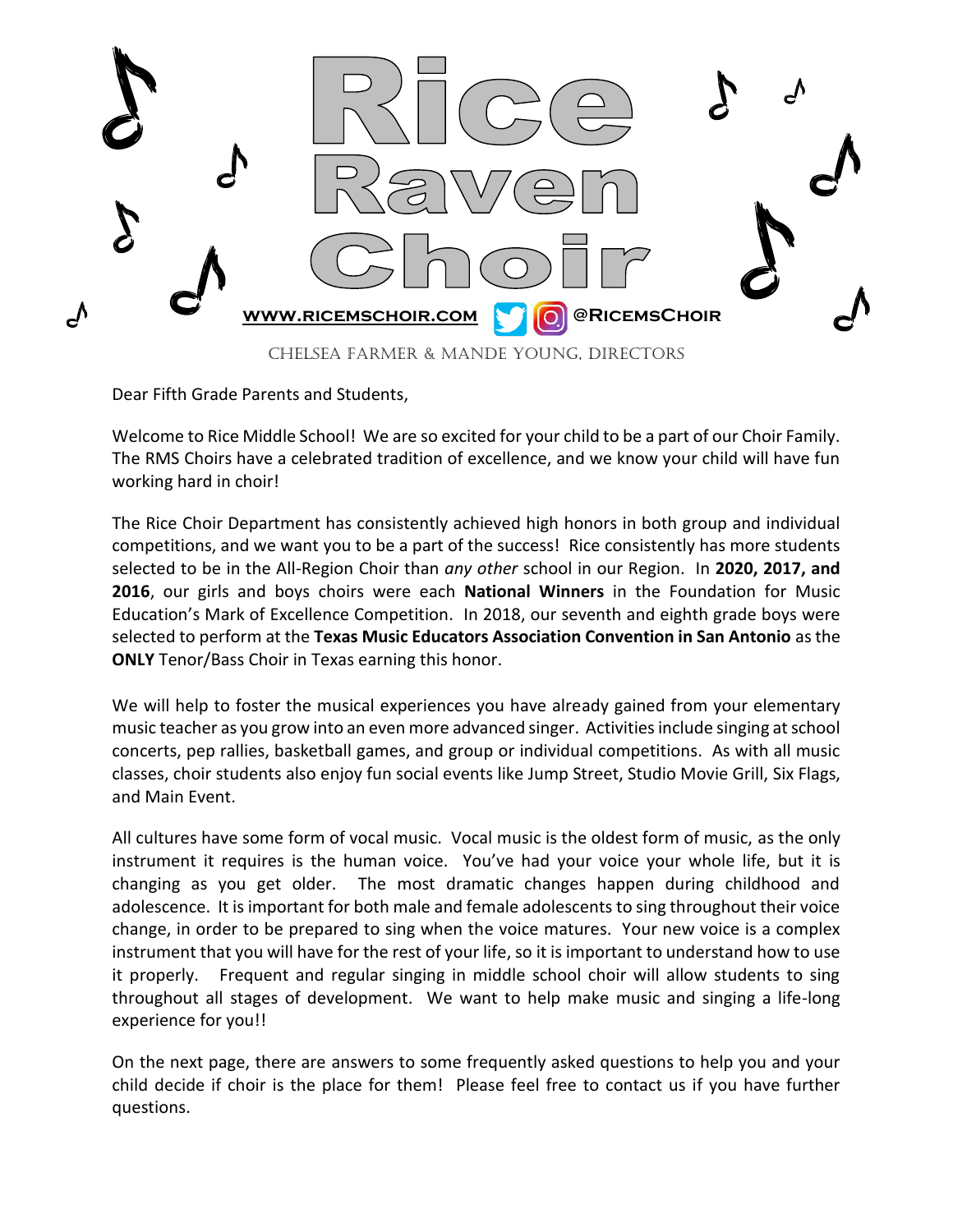#### **What will I learn in Choir?**

Middle School Choir is very different from singing in elementary school. Because you receive training every day for 50 minutes, instead of just once a week, middle school choir is more specialized and advanced. Each choir student learns proper singing technique. This includes appropriate breathing, posture, diction, vowel formation, and tone production. In addition, choir students learn to sing in a variety of styles and foreign languages. We have 4 concerts each year, with music ranging from classical to pop. Sixth grade choir also provides an introduction to sightsinging skills, as students learn to read music notation and sing melodic ideas without assistance. In seventh and eighth grades, these sight-singing skills are relied upon to learn challenging music, compete as an ensemble in the annual UIL Choral Contest, and compete as an individual for selection in the All-Region Choir. You will also have the opportunity to take private voice lessons during choir class.

## **Do I have to audition/How do I join?**

No, you do NOT need to audition. The  $6<sup>th</sup>$  grade choir students meet in 3 different mixed gender classes during the day, but perform together as one large group for concerts. Simply circle "CHOIR" on your enrollment card if you would like to join. 7<sup>th</sup> and 8<sup>th</sup> graders have the opportunity to audition for more advanced choirs and pop choirs.

### **Do I have to sing by myself?**

**NO!** However, we do have solo opportunities for most concerts. There is also an optional solo festival in which students can elect to participate. If you ENJOY singing by yourself, we will give you the opportunity.

# **Can I sign up for choir even if I didn't sing in my elementary choir?**

**YES!!!** There is no previous experience required. Your elementary music specialist has equipped you with the necessary skills ... all you need is the DESIRE to SING!  $\odot$ 

### **Does choir take a lot of extra time?**

Choir does not take much time outside of our daily class. As with anything, the more you choose to practice, the better you will perform. You will receive a calendar with all the required dates for the entire school year in August. Most of our choir students are involved in other school and extra-curricular activities like football, basketball, volleyball, track, swimming, soccer, cheerleading, dance, speech and debate, art, theater, Spanish, Student Council, National Junior Honor Society, etc... We support our students' involvement in multiple activities and help them learn time management skills at a young age.

### **Can I hear the Rice Raven Choir perform?**

Yes!! You can hear clips and see videos from some of our concerts on our website: [www.ricemschoir.com.](http://www.ricemschoir.com/)